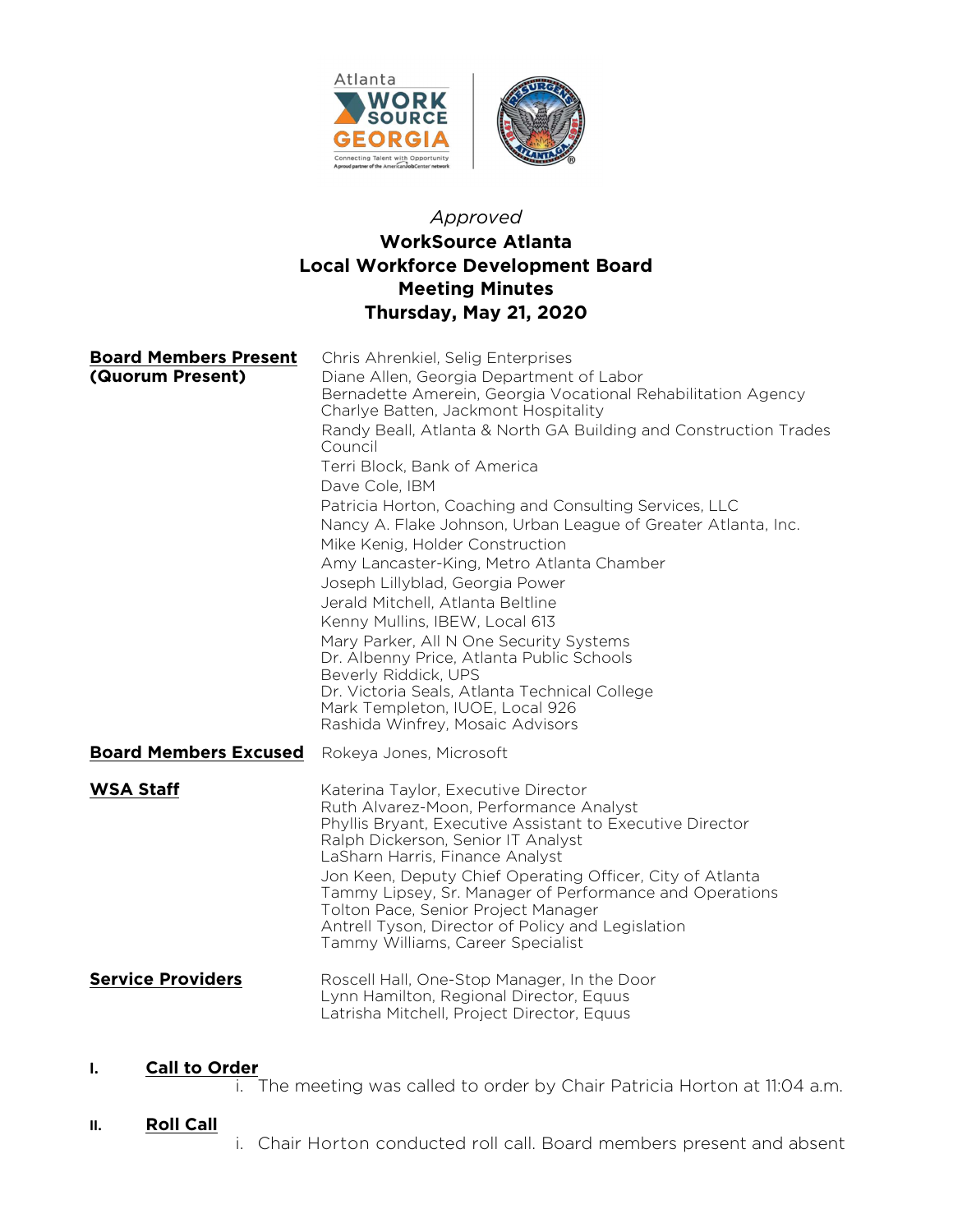are listed above.

### III. Adoption of the Agenda

i. A motion was made by Board Member Randy Beall to approve the adoption of the agenda and seconded by Board Member Beverly Riddick. The motion to adopt the agenda was approved unanimously by voice vote.

### IV. Approval of Meeting Minutes: April 16, 2020

i. A motion was made by Board Member Randy Beall to approve the minutes and seconded by Board Member Terri Block. The motion to approve the minutes was approved unanimously by voice vote.

#### V. Public Comment

i. Chair Horton asked if the public wanted to address the Board. There were no comments.

#### VI. Welcome Remarks

i. Executive Director Katerina Taylor welcomed Board members and staff.

### ii. WSA Staff Update:

- Since coming onboard, we've been overutilizing Antrell Tyson in multiple different areas and have realized that we're leveraging his experience and his skillset a lot more for policy and advisement for legislative strategy. As such, we have decided to appoint him as the Director of Policy and Legislation which is a better suited position for the Agency.
- Our Director of Accounting and Finance position has been filled. However, we are not able to announce who it is yet because that person has not put in their notice with their current employer. I know you will be happy with whom we have selected and I'm excited about sharing them with you when I can.
- Additionally, the Director of Operations position has been filled and we're very excited about it as well. We were able to upskill our team; increase our capacity; and really take advantage and leverage the talent that's out there. We have hired Sonia Wilson-Westmoreland who has workforce experience and understands and knows WIOA. She starts on next Tuesday and we're very excited to have her. We are rounding out our team to address not just the needs of our customers but truly address the operational and financial nuisances that have happened. We are filling out our team in a strategic and thoughtful way and moving the team forward in a good direction.
- Our ability and agility to move quickly to a virtual platform has been well done and I'm very proud of our staff.
- Tolton Pace reported that our Homeless Grant continues to progress very well. We have been able to start new participants as well as extend existing work experiences to 20 weeks. Currently, we have placed 50 individuals total throughout the life cycle of the grant.

### VII. Action Items

### Approval of 50/50 Youth Expenditure Waiver from OSY to ISY:

WorkSource Atlanta is asking the Board to accept USDOL's waiver to lower the spending requirement on its Out-of-School Youth (OSY) population to 50 percent. Currently, WSA provides youth services under the 75 percent (OSY) and 25 percent (ISY) expenditure requirement. If the board accepts the waiver, WSA will expend 50 percent youth funding on OSY services and 50 percent on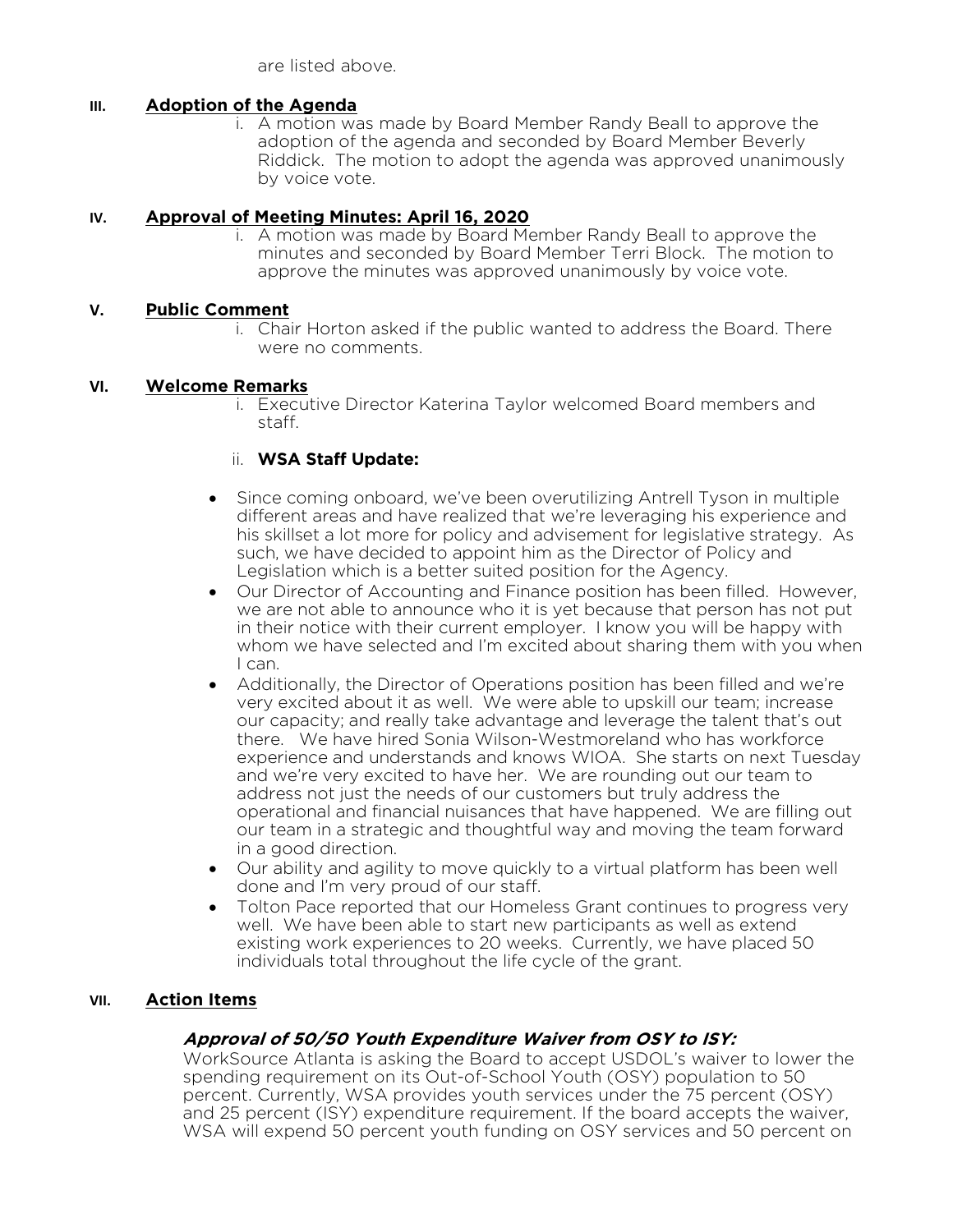ISY services through June 30, 2021.

The Technical System of Georgia has submitted a request to USDOL to extend the 50/50 youth expenditure waiver for an additional four-years. The potential programmatic outcomes from the implementation of the waiver include:

- Ability for LWDAs to strategically focus their allocated funds on an approach to better serve at-risk youth, while discouraging a disconnection from education institutions. Specifically, among programmatic activities, LWDAs can fund a greater number of summer WEX activities targeting eligible at-risk ISY. We expect to see a continued increase in graduation rates.
- Opportunity to increase utilization of WIOA to support Pre-Apprenticeship strategies, programs, and participants. The expansion of Pre-Apprenticeship programs will directly lead to a strengthening of the associated Registered Apprenticeship programs throughout the state as well.
- Opportunity to provide support for ISY while equipping them with the academic and technical skills necessary to improve their employability. The expansion of ISY programs will strengthen the talent pipeline for employers, and therefore reduce their training costs and employee turnover.

A motion was made by Board Member Amy Lancaster-King to accept USDOL's waiver lowering the spending requirement on its Out-of-School Youth (OSY) population to 50 percent and seconded by Board Member Dr. Albenny Price. The motion to accept USDOL's waiver lowering the spending requirement on its Out-of-School Youth (OSY) population to 50 percent was approved unanimously by voice vote.

#### Supportive Services Request: Requesting amount for Uniforms/Tools/Equipment Services, be increased from \$500; "to up to \$1,000":

As we are moving students to a virtual summer platform many of the APS students were not able to get a laptop or a tablet. We need to be able to supply those tools for the students so that they can engage in our virtual on-line summer programs. Additionally, we need to be able to provide software as well as internet service. If we're doing virtual interviews, we want them to have the appropriate clothing so that they're comfortable being on camera with employers and some of their peers. We have been thoughtful and intentional of identifying what they might potentially need and anticipating what barriers they may have to include them in supportive services. We don't have a lot of youth clothing in our onsite Clothing Closet, so we want to make sure that they have something branded with WorkSource on it or that they have interview clothes. A motion was made by Board Member Dr. Victoria Seals to increase the supportive services amount for uniforms, tools, equipment, and transportation from \$500 to up to \$1,000 and seconded by Board Member Diane Allen. The motion to increase the supportive services amount for uniforms, tools, equipment, and transportation from \$500 to up to \$1,000 was approved unanimously by voice vote.

## VIII. Reports

## Local Plan Review:

Our Local Plan is due to TCSG on June 30<sup>th</sup> and must be made public on June 1st. The plan will consist of elements of unemployment; our Atlanta population; Industry specific numbers regarding what industries will see increases and what industries will see decreases; and how we are addressing equity. We are working with Invest Atlanta to take some elements of their report to make sure it's inclusive of our report. We are also working with the other local workforce